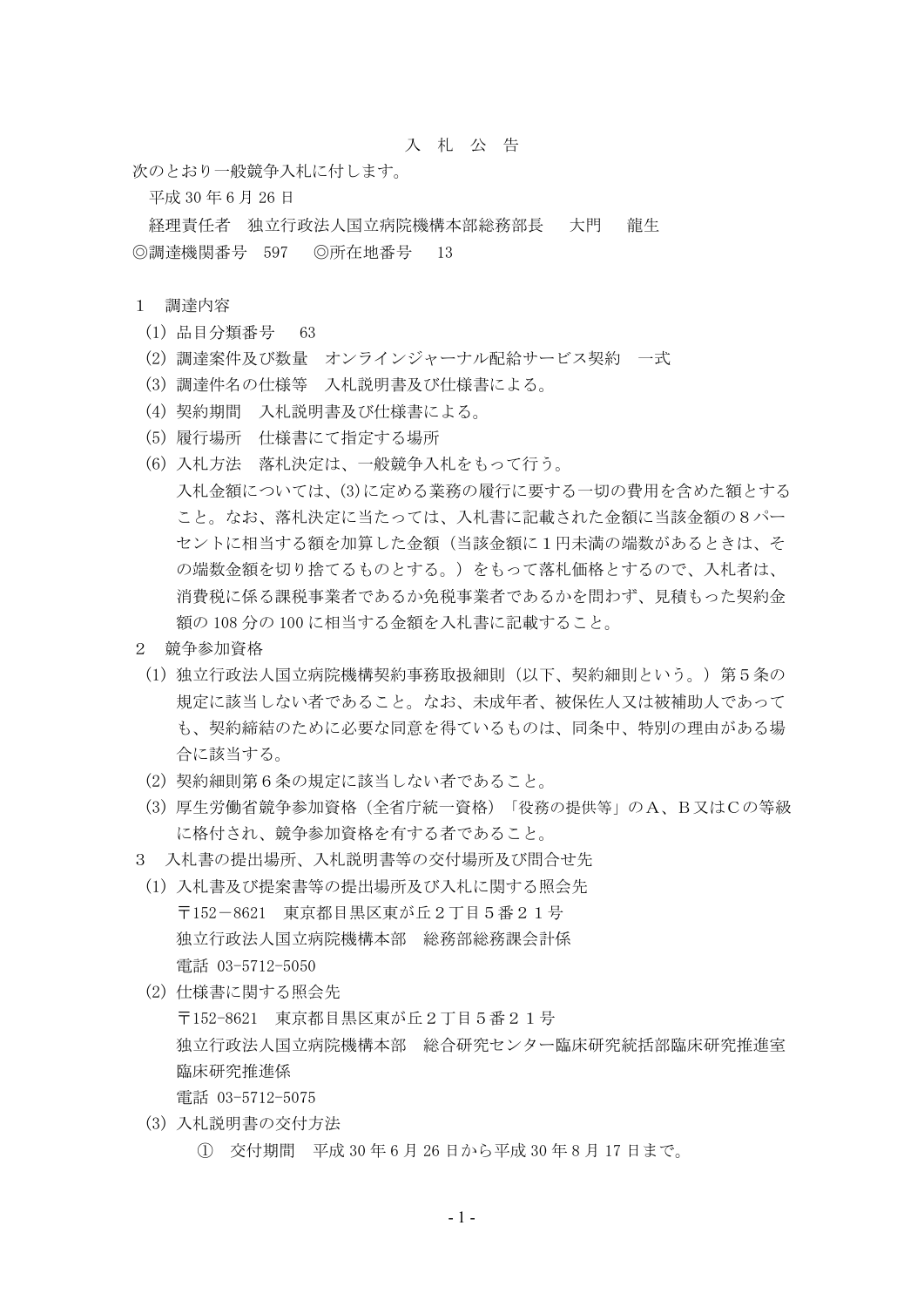- ② 交付時間 平日 9:30 から 17:00 まで。
- ③ 交付場所 上記(2)に同じ。
- (4) 入札書の受領期限 平成 30 年 8 月 17 日 17 時 00 分
- (5) 開札の日時及び場所 平成 30 年 8 月 20 日 11 時 00 分 本部 3 階会議室 31
- 4 その他
	- (1) 契約手続において使用する言語及び通貨 日本語及び日本国通貨
	- (2) 入札保証金及び契約保証金 免除
	- (3) 入札者に要求される事項 この一般競争に参加を希望する者は、封印した入札書に 本公告に示した役務を遂行できることを証明する書類を添付して入札書の受領期限 までに提出しなければならない。入札者は、開札日の前日までの間において、経理 責任者から当該書類に関し説明を求められた場合は、それに応じなければならない。
	- (4) 入札の無効 本公告に示した競争参加資格のない者の提出した入札書、入札者に求 められる義務を履行しなかった者の提出した入札書は無効とする。
	- (5) 契約書作成の要否 要
	- (6) 落札者の決定方法 本公告に示した役務を遂行できると経理責任者が判断した資料 を添付して入札書を提出した入札者であって、契約細則第 21 条の規定に基づいて作 成された予定価格の制限の範囲内で最低価格をもって有効な入札を行った入札者を 落札者とする。
	- (7) 詳細は入札説明書による。
- 5 Summary
	- (1) Official in charge of disbursement of the procuring entity: Tatsuo Daimon, Director, Department of General Affairs, National Hospital Organization Headquarters
	- (2) Classification of the services to be procured : 63
	- (3) Nature and quantity of the services to be required : A complete set of Online Journal 1 set.
	- (4) Fulfillment period : According to the tender manual.
	- (5) Fulfillment place : The place specified by the official in charge of disbursement of the procuring entity.
	- (6) Qualification for participating in the tendering procedures : Suppliers eligible for participating in the proposed tender are those who shall :
	- ① not come under Article 5 of the Regulation concerning Contract for National Hospital Organization(NHO). Furthermore, minors, Person under Conservatorship or Person under Assistance that obtained the consent necessary for concluding a contract may be applicable under cases of special reasons within the said clause;
	- ② not come under Article 6 of the Regulation concerning Contract for NHO;
	- ③ have Grade A , B or C in "Offer Services"in terms of the qualification for participating in tenders by Ministry of Health, Labour and Welfare (Single